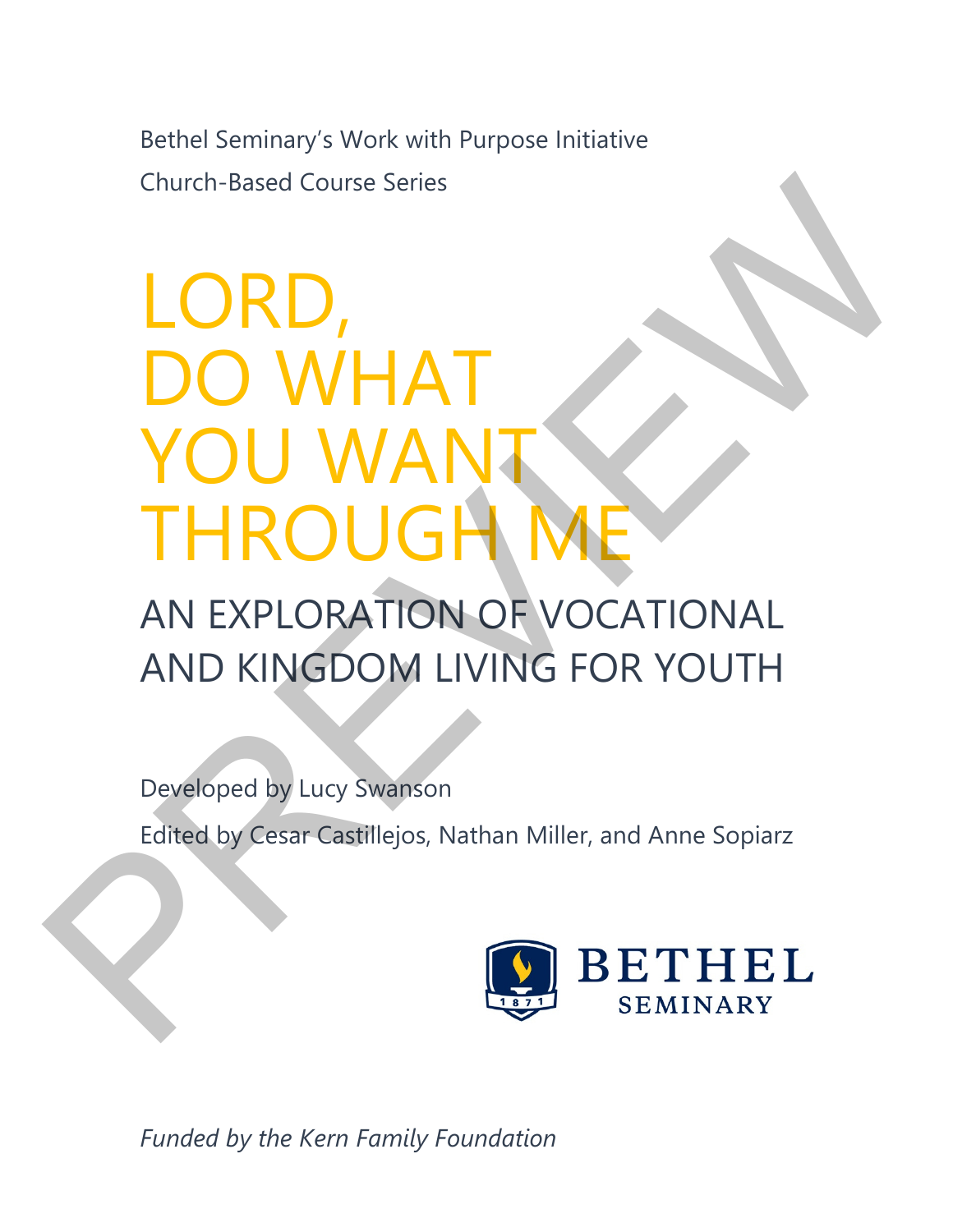Bethel Seminary's Work with Purpose Initiative

Church-Based Course Series

# **Lord, Do What You Want Through Me**  Church-Based Course Series<br> **Lord, Do What You**<br>
Want Through Me<br>
An Exploration of Vocational<br>
and Kingdom Living for Youth<br>
Peveloped by tucy Swanson<br>
Edited by Cesar Castillejos,<br>
Nathan Miller, and Anne Sopiarz<br>
Bethel

An Exploration of Vocational and Kingdom Living for Youth

Developed by Lucy Swanson Edited by Cesar Castillejos, Nathan Miller, and Anne Sopiarz

Bethel Seminary's Work with Purpose Initiative 3949 Bethel Drive St. Paul, MN 55112

https://www.bethel.edu/seminary/about/initiatives/work-with-purpose/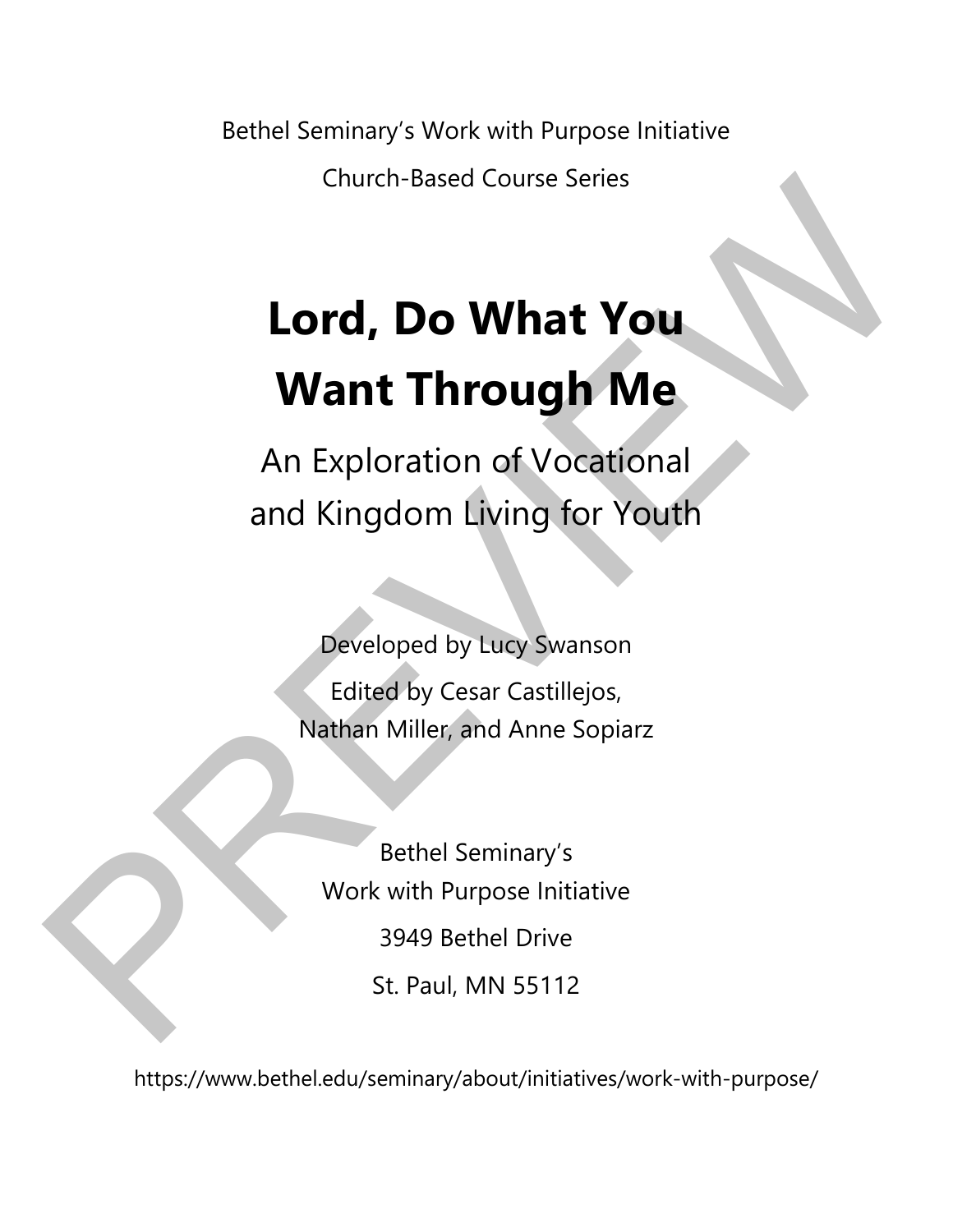Copyright © 2017

All rights reserved. You are permitted to reproduce and distribute this course in physical form, in its entirety and in unaltered form, as long as you do not charge a fee. For posting online, please use only unaltered excerpts (not the content in its entirety) and provide a hyperlink back to the Work with Purpose Initiative website noted below. Exceptions to the above must be approved by Bethel Seminary's Work with Purpose Initiative. Copyright  $\odot$  2017<br>
All rights reserved. You are permitted to reproduce and distribute this course in physical form, in<br>
its entirety and in unattered form, as long as you do not charge a fee, For popens online, phead<br>

Printed in the United States of America

Work with Purpose Initiative

Bethel Seminary

3949 Bethel Drive

St. Paul, MN 55112

https://www.bethel.edu/seminary/about/initiatives/work-with-purpose/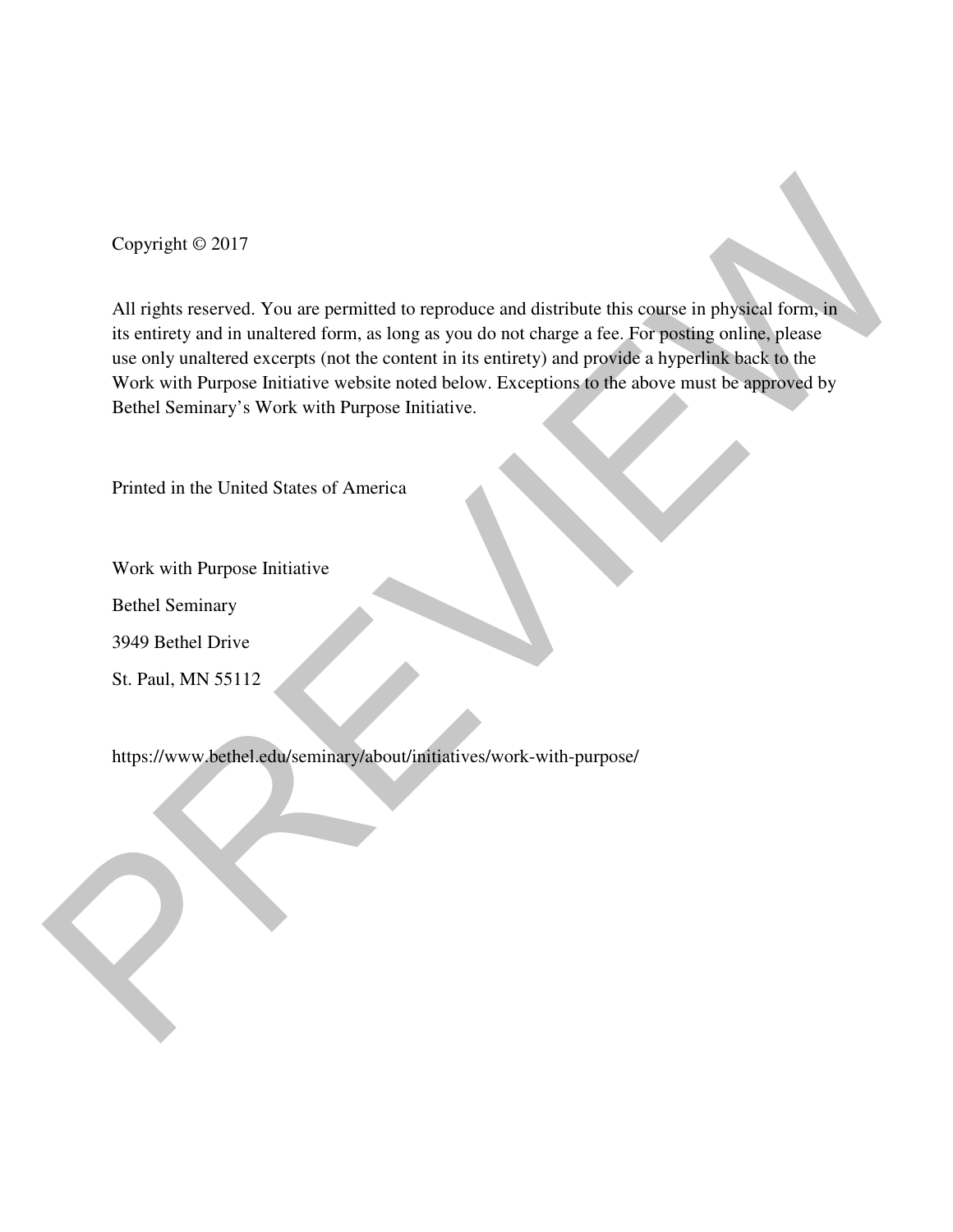#### **Table of Contents**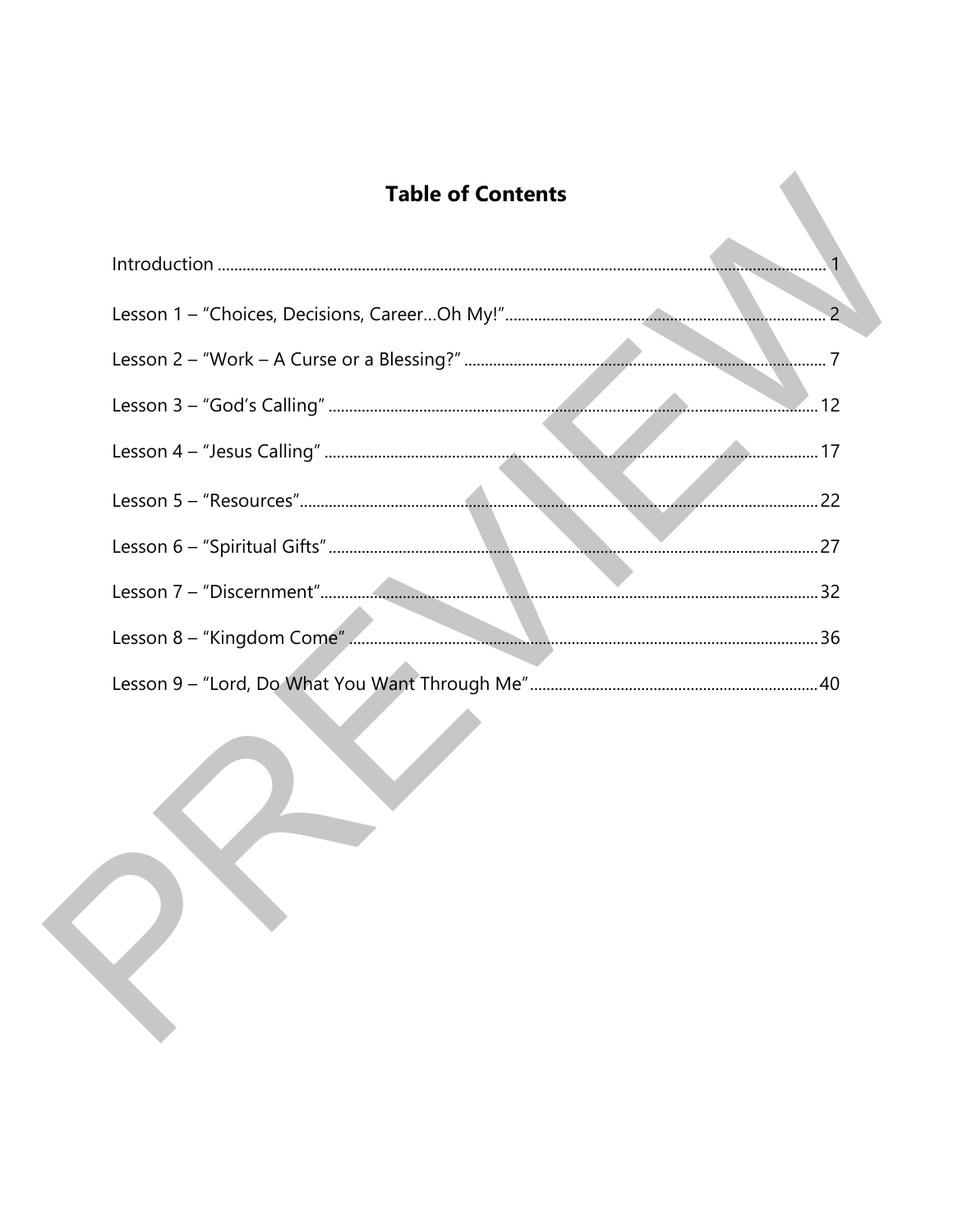#### **Introduction**

Our high school students increasingly spend their days juggling classroom time and their homework load, seasonal extra-curricular activities, family commitments, part-time jobs, youth group, and then some. They are encouraged to pursue their dreams and expected to know "what they want to do when they grow up" as they rapidly approach graduation and face choices about college and career. These demands and opportunities are forming our students and shaping the assumptions they're making about their roles in the world. How can we encourage them with a biblically and theologically practical vision of career, calling, and vocation? How can we inspire our students toward Kingdom living no matter the job they hold or the role they play? Our high school students increasingly spend their day sjuggling classroon time and their<br>homework load, scasonal extra-euricaliar activities, family commitments, part-fine jobs, youth<br>group, and then some. They are nonove

This course attempts to address these questions in both an informational and formational approach. Students will hear from Scripture, hear from one another, and do self-reflection in order to begin to develop a deeper and more vital Christian understanding of vocation.

Each lesson is 50 to 60 minutes and is arranged in four main sections:

- 1. **Warm Up:** introduce the topic through a hands-on activity
- 2. **Bible:** study what the Bible says about the topic
- 3. **Apply It:** explore how to apply what they study through the simple framework of search, pray, and listen
- 4. **Take Home:** a closing reflection (and sometimes homework) based on the simple prayer, "Lord, do what you want through me"

The content is intended to be an interactive and robust exploration. The course is 9 lessons long because each provides an important component to the overall exploration, though the material can be adapted to fit your needs. A few key suggestions:

- Lessons 5 and 6 suggest specific tools and assessments through which students can build self-awareness—limitations may constrain how much time, if any, you are able to give to these lessons.
- Lesson 4 provides important insight in how Jesus called his followers, building on God's calling in lesson 3. However, if you cannot commit two weeks to the topic of calling, prioritize lesson 3 and/or weave in one passage of Jesus calling his disciples into the Bible section of lesson 4.
- Depending on the size of the group (and the relative percentage of introverts and extroverts), the leader may want to divide people up into groups to process the questions, sharing the result with the whole group, and/or allow people some quiet reflection time before group sharing.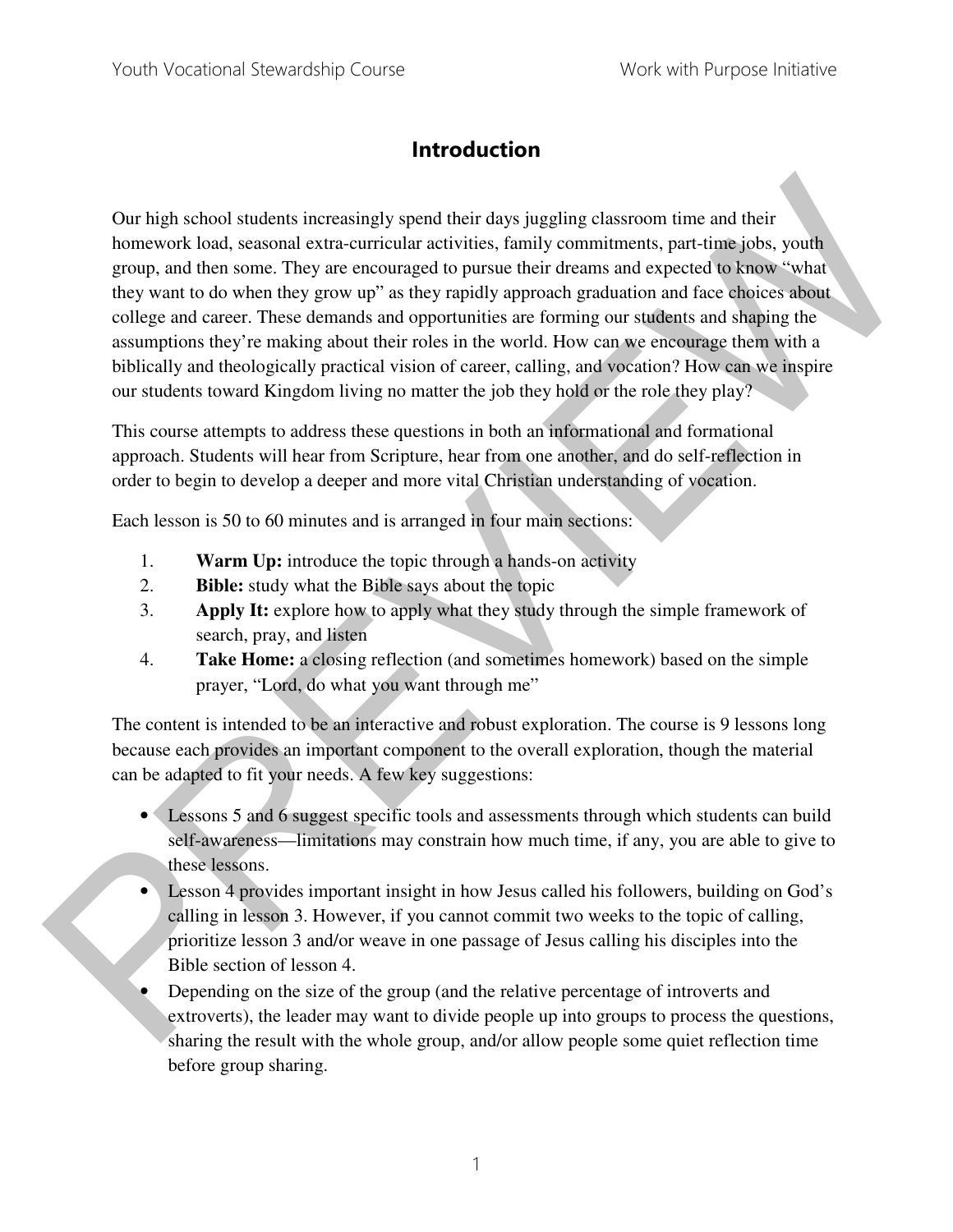#### **Lesson 1 – "Choices, Decisions, Career…Oh My!"**

#### **Introduction**

Welcome to the first lesson of this course. This lesson acts as both an introduction, and a foundation for the rest of the course. We will look at what Jeremiah has to say in a Scripture passage many churches use in celebration of graduating seniors. However there is much to be gained from this Scripture, especially as we compare the place of the Babylonian captives with the way many of our high school students and college students feel as they begin to navigate career waters, choosing a major, etc. **Introduction**<br>
Welcome to the rist tesson of this cause. This lesson acts as both an introduction, and a<br>
Welcome to the rest of the curre. We will look at what Jeremiah has to say in a Serbure<br>
passage many charence see

#### **Lesson Objectives**

- Students will be introduced to the course subject of vocational stewardship through a hands-on activity of choices.
- Students will study the promises God gives the people in Babylonian captivity through the prophet Jeremiah.
- Students will apply the promises God gives in Jeremiah through search, pray and listen.
- Students will be encouraged to invite God into this course and process with a simple prayer of, "Lord, do what you want through me."

#### **Supplies**

- Bible, pens (Bible)
- Whiteboard, large paper (to hang on wall), writing utensils (Apply It)
- Optional: print out of "Lord, do what you want through me" prayer for each student to take home (Take Home)

Due to the subject of this course, and specifically the role we hope each student will play in communal discernment for one another, if the students do not already know one another, it is imperative that this session is first opened up with a round of introductions and light-hearted information about oneself (i.e. name and favorite ice cream topping, favorite cartoon hero, favorite candy bar, who their best friend is and why, favorite hobby, someone they look up to, etc.).

#### **Warm Up (10 minutes)**

In this activity, students will have to make a choice or decision between two options. You will give them two options, and they must individually choose between the two. Depending on your students and the space you are in, you could have them run to the right side of the room for choice (a) and the left side for choice (b), hold up their right hand for choice a or left hand for choice b, etc.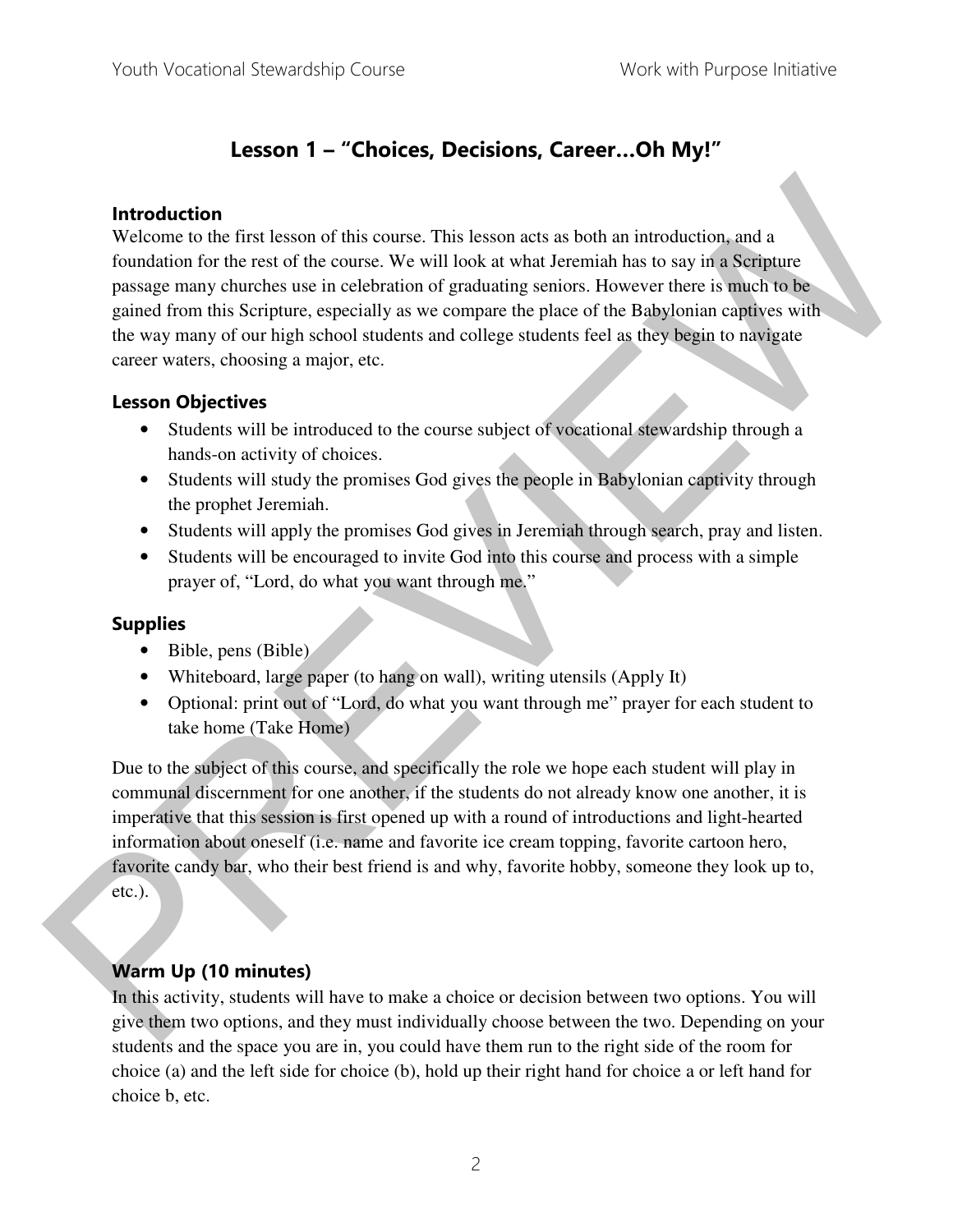Below are a few sample options, and feel free to customize for your students (choose between two rivaling state universities, two favorite chain restaurants your students go to, etc.). Make sure the questions get progressively harder to choose between the two.

Suggestions:

- Do you like sweet snacks (a) or salty snacks (b)?
- Are you a night owl (a) or a morning person (b)?
- Would you like to make one big decision a day (a) or many little decisions throughout the day (b)?
- Would you work the same job for the rest or your life (a) or a new job every day for the rest of your life (b)?

Wrap up the activity with a few discussion questions:

- 1. Was it easy or hard to make your choice? Why?
- 2. What choices or decisions, besides this game, have you already made today? (i.e. getting out of bed, choosing outfit, deciding to go to church, etc.)
- 3. What are some big choices or decisions in your life right now? (studying for a big exam, who to go to Prom with, career path/college major, etc.)
- 4. How has decision making been modeled in your family?
- 5. What does poor decision making look like?

#### **Bible (20 minutes)**

Supplies: Bible, pens

**Transition: Choices and decisions can sometimes be very simple to make, and yet other times be completely overwhelming, such as choosing a college major or career field. Regardless of where a decision is on the spectrum of simple to overwhelming, let's look to a word of encouragement from Scripture.** 

#### **Read Jeremiah 29:1-14.**

Many of us know this passage because it is on nearly every single graduation card, written on many senior gifts, and is typically part of the lineup for a Senior Sunday service or a devotional for seniors. In spite of how cliché it may seem to look at this passage, Jeremiah has very relevant advice as we begin to delve into God's plans for each of us. We read that Jeremiah has written to those whom King Nebuchadnezzar has sent into captivity in Babylon, also known as Babylonian exiles, while he remains in Jerusalem (v. 1). Jeremiah is sharing words directly from God, in contrast of those who are false prophets among the Babylonian exiles. Those false prophets are telling the people they will return to Jerusalem soon, while God, through Jeremiah, is telling the In guestions get progressively matter to choose between the two.<br>
Suggestions can be positive sweet stacks (a) or sally snacks (b)?<br>
• For you in right revi (a) or a morning person (b)?<br>
• World you in the tormatic one hi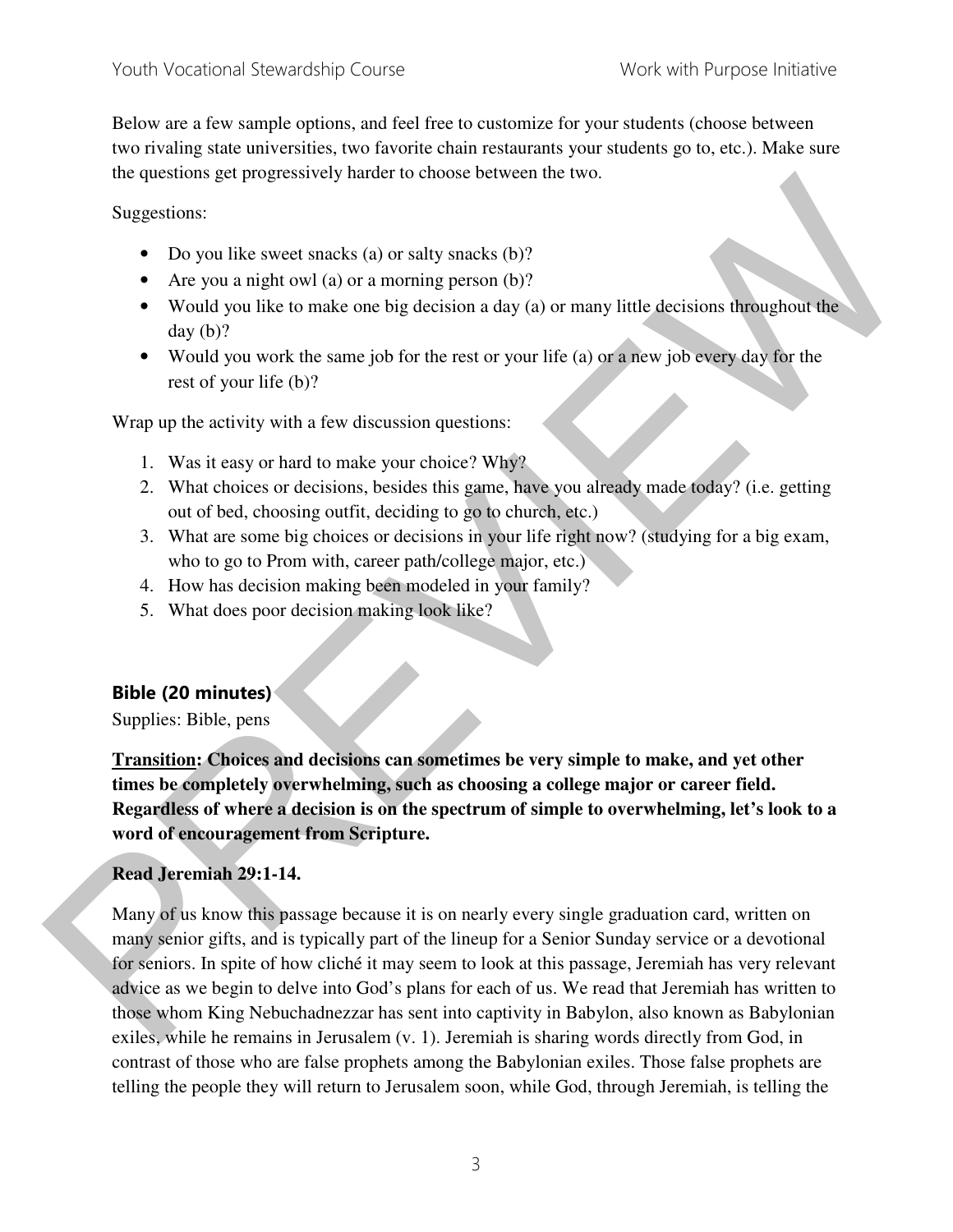people to stay put. "Build homes, and plan to stay…Marry and have children…" (v. 5-6). God says that the people will remain in Babylon for seventy years, and then God will bring them home (v 10). The next verse is where the famous lines are found, "For I know the plans I have for you..." (v. 11). God is not abandoning them in captivity; God has plans for the people. It continues into verse twelve; God is pleading with those in captivity to pray and God will listen, to look and God will be found. If the people, in the midst of captivity, will search, pray and listen, God will end their captivity, restore their fortunes and return them to their home (v. 14). none (v 10). In Brack venet to were the same in the same is once. The analysis of the propis in the continue is the continue of the control of the propis ( $\mu$ ) can be the control of the control of the control of the cont

Discussion questions:

- 1. Who is Jeremiah writing to? (Babylonian exiles, those King Nebuchadnezzar has sent into captivity in Babylon)
- 2. In what ways does God tell the people to "settle in" to captivity in Babylon? (Build homes, plant gardens, marry and have children)
- 3. In verse 7, what does it mean to "work for the peace and prosperity of the city" and "its welfare will determine your welfare?"
	- a. What might God be doing through the people while in captivity? (Captivity may require the people to rely more on God during this time)
	- b. How do you think the people felt about being told by God to work and pray in the very city where He had exiled them? (Disappointed that they will continue on in captivity)
- 4. Who were the false prophets in Babylon and what were they saying? (They were falsely speaking on God's behalf)
- 5. How do you think the people responded when God said they would be in captivity for seventy years (v. 10)? (Upset, discouraged)
- 6. What promises does God give the people in verses 10-14?
	- a. What plans does God have for them? (God will bring the people out of captivity, back to the Promised Land)
	- b. What is God calling the people to do? (God is calling them to trust in Him, to rely on Him while in exile, seek God with their whole heart)

#### **Apply It (15-20 minutes)**

Supplies: Whiteboard, large paper (to hang on wall), writing utensils

#### **Transition: Though we may not be in captivity like those in Babylon, God still has plans for us, "plans for good and not for disaster, to give (us) a future and a hope."**

Open up this section by revisiting question number three from the Warm Up, "What are some big choices or decisions in your life right now?" Encourage them to think collectively; what is God calling our generation or those of us in this room to (just like God was calling the entire group of Babylonian exiles). How might they, collectively and individually, be in captivity?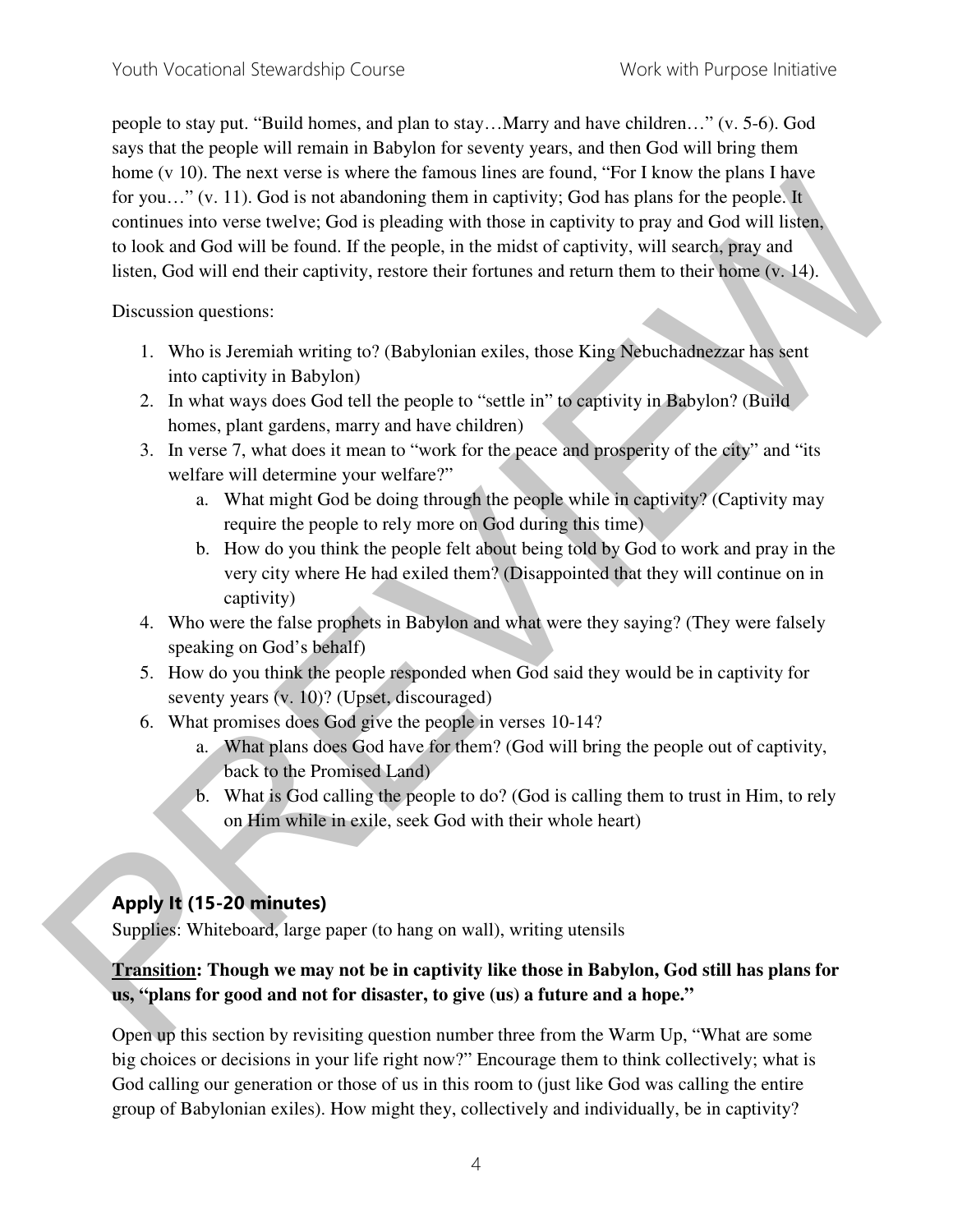Without a doubt, the topic of choosing a career, deciding upon a major, etc. came up. Depending on your room set up, use large paper or a white board, and write their answers on it. Then as a group, number their answers based on the level of stress; if you have ten answers, number one would be the most stressful, and ten the least amount of stress.

Circle or underline all the answers that are related to career and college choices. Explain that throughout the next several weeks, this course is going to focus on the future, some of the very things you just underlined or circled, and specifically where God may be leading and calling students as they begin to look to their future, including career and vocation. It is important to note that some students may not feel they are heading in the direction of college or career; they may be interested in a gap year, military, etc. Be sure to affirm them in where God is leading them, even if it does not fit within college or career. group, number that the time weak online term of the set of steals in your lane of the set of the set of the set of the set of the set of the set of the set of the set of the set of the set of the set of the set of the set

Spend a few minutes asking the following questions:

- 1. When you were in preschool or kindergarten, what did you say you wanted to be when you grew up?
- 2. How many of you know right this minute "what you want to do when you grow up?"
- 3. Does anyone feel like God's people who are in the foreign land of Babylon when it comes to career, college, and future choices? Do you feel like the Babylonian exiles waiting for God's direction and not sure what God's plans are for you? Why?

Regardless of where each student lands on the continuum, this passage in Jeremiah is for them. God is speaking to a group who just entered an unknown land and is told they will be there for seventy years. It may seem like a stretch at first, but those in Babylon are in a similar place as those in high school and college. They enter a foreign land, completely different than what they are used to, where students are completely responsible for decisions that will impact the next seventy years of their lives.

Compare the similarities and differences between those in Jeremiah and students in front of you. Just like those in Babylon, God promises "plans for good and not for disaster…a future and a hope." Just like those in captivity, God is not abandoning students in an unknown "land," God is there. Just as the passage says, "when you pray, I will listen," "if you look, you will find me" (v. 13). As we begin this course, let's SEARCH, PRAY, and LISTEN.

Discussion questions:

- 1. SEARCH
	- a. What does it look like to search for God?
	- b. How can we search for God as we seek God's plan for our future?

2. PRAY

a. What is the importance of prayer as we seek "uncharted waters"?